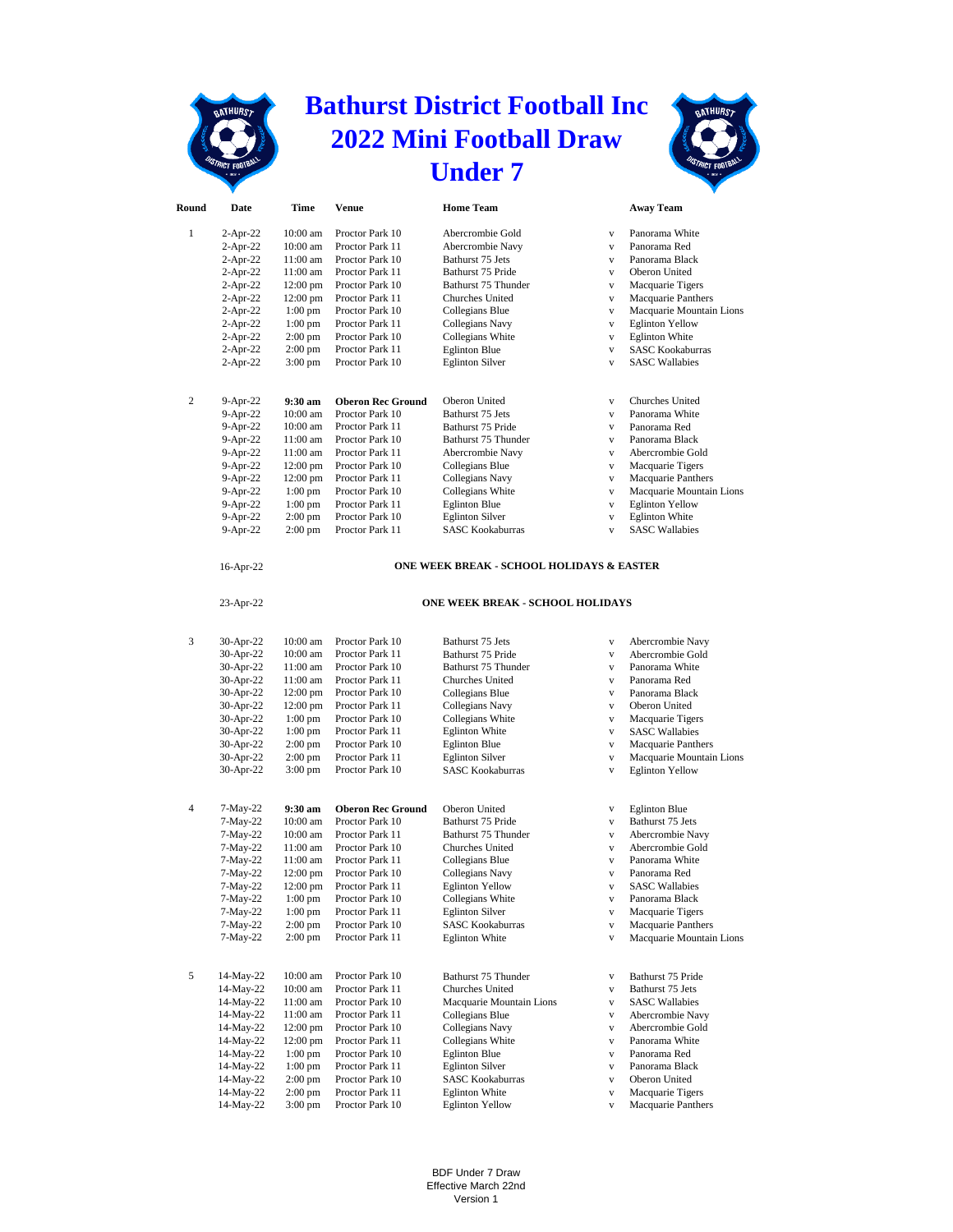| 6  | 21-May-22                 | 9:30 am                | <b>Oberon Rec Ground</b>           | Oberon United                  | $\mathbf{V}$      | <b>Eglinton Yellow</b>               |
|----|---------------------------|------------------------|------------------------------------|--------------------------------|-------------------|--------------------------------------|
|    | 21-May-22                 | 10:00 am               | Proctor Park 10                    | Churches United                | $\mathbf{V}$      | Bathurst 75 Thunder                  |
|    | 21-May-22                 | 10:00 am               | Proctor Park 11                    | Macquarie Panthers             | $\mathbf{V}$      | <b>SASC Wallabies</b>                |
|    | 21-May-22                 | 11:00 am               | Proctor Park 10                    | Collegians Blue                | $\mathbf{V}$      | Bathurst 75 Pride                    |
|    | 21-May-22                 | 11:00 am               | Proctor Park 11                    | Collegians Navy                | $\mathbf{V}$      | Bathurst 75 Jets                     |
|    | 21-May-22                 | 12:00 pm               | Proctor Park 10                    | Collegians White               | $\mathbf{V}$      | Abercrombie Navy                     |
|    | 21-May-22                 | 12:00 pm               | Proctor Park 11                    | <b>Eglinton Blue</b>           | $\mathbf{V}$      | Abercrombie Gold                     |
|    | 21-May-22                 | $1:00$ pm              | Proctor Park 10                    | <b>Eglinton Silver</b>         | $\mathbf{V}$      | Panorama White                       |
|    | 21-May-22                 | $1:00$ pm              | Proctor Park 11                    | <b>SASC Kookaburras</b>        | $\mathbf{V}$      | Panorama Red                         |
|    | 21-May-22                 | $2:00$ pm              | Proctor Park 10                    | <b>Eglinton White</b>          | $\mathbf{V}$      | Panorama Black                       |
|    | 21-May-22                 | $2:00 \text{ pm}$      | Proctor Park 11                    | Macquarie Mountain Lions       | $\mathbf{V}$      | Macquarie Tigers                     |
|    |                           |                        |                                    |                                |                   |                                      |
|    |                           |                        |                                    |                                |                   |                                      |
| 7  | 28-May-22                 | 10:00 am               | Proctor Park 10                    | Collegians Blue                | $\mathbf{V}$      | Churches United                      |
|    | 28-May-22                 | 10:00 am               | Proctor Park 11                    | Collegians Navy                | $\mathbf{V}$      | Bathurst 75 Thunder                  |
|    | 28-May-22                 | 11:00 am               | Proctor Park 10                    | Collegians White               | $\mathbf{v}$      | Bathurst 75 Pride                    |
|    | 28-May-22                 | 11:00 am               | Proctor Park 11                    | <b>Eglinton Blue</b>           | $\mathbf{V}$      | Bathurst 75 Jets                     |
|    | 28-May-22                 | 12:00 pm               | Proctor Park 10                    | <b>Eglinton Silver</b>         | $\mathbf{V}$      | Abercrombie Navy                     |
|    | 28-May-22                 | 12:00 pm               | Proctor Park 11                    | <b>SASC Kookaburras</b>        | $\mathbf{V}$      | Abercrombie Gold                     |
|    | 28-May-22                 | $1:00$ pm              | Proctor Park 10                    | <b>Eglinton White</b>          | $\mathbf{v}$      | Panorama White                       |
|    | 28-May-22                 | $1:00$ pm              | Proctor Park 11                    | <b>Eglinton Yellow</b>         | $\mathbf{V}$      | Panorama Red                         |
|    | 28-May-22                 | $2:00$ pm              | Proctor Park 10                    | Macquarie Mountain Lions       | $\mathbf{V}$      | Panorama Black                       |
|    | 28-May-22                 | $2:00$ pm              | Proctor Park 11                    | Macquarie Panthers             | $\mathbf{V}$      | Oberon United                        |
|    | 28-May-22                 | $3:00 \text{ pm}$      | Proctor Park 10                    | Macquarie Tigers               | $\mathbf{v}$      | <b>SASC Wallabies</b>                |
|    |                           |                        |                                    |                                |                   |                                      |
| 8  | $4-Jun-22$                | 9:30 am                | <b>Oberon Rec Ground</b>           | Oberon United                  | $\mathbf{V}$      | <b>SASC Wallabies</b>                |
|    | $4-Jun-22$                | 10:00 am               | Proctor Park 10                    | Collegians Navy                | $\mathbf{V}$      | Collegians Blue                      |
|    | $4-Jun-22$                | 10:00 am               | Proctor Park 11                    | Collegians White               | $\mathbf{V}$      | Churches United                      |
|    | $4-Jun-22$                | 11:00 am               | Proctor Park 10                    | <b>Eglinton Blue</b>           | $\mathbf{V}$      | Bathurst 75 Thunder                  |
|    | $4-Jun-22$                | 11:00 am               | Proctor Park 11                    | <b>Eglinton Silver</b>         | $\mathbf{V}$      | Bathurst 75 Pride                    |
|    | 4-Jun-22                  | 12:00 pm               | Proctor Park 10                    | <b>SASC Kookaburras</b>        | $\mathbf{V}$      | Bathurst 75 Jets                     |
|    | 4-Jun-22                  | 12:00 pm               | Proctor Park 11                    | <b>Eglinton White</b>          | $\mathbf{V}$      | Abercrombie Navy                     |
|    | $4-Jun-22$                | $1:00$ pm              | Proctor Park 10                    | <b>Eglinton Yellow</b>         | $\mathbf{v}$      | Abercrombie Gold                     |
|    | $4-Jun-22$                | $1:00$ pm              | Proctor Park 11                    | Macquarie Mountain Lions       | $\mathbf{V}$      | Panorama White                       |
|    | $4-Jun-22$                | 2:00 pm                | Proctor Park 10                    | Macquarie Panthers             | $\mathbf{V}$      | Panorama Red                         |
|    | $4-Jun-22$                | $2:00$ pm              | Proctor Park 11                    | Macquarie Tigers               | $\mathbf{v}$      | Panorama Black                       |
|    |                           |                        |                                    |                                |                   |                                      |
|    | $11-Jun-22$               |                        |                                    | JUNE LONG WEEKEND - NO GAMES   |                   |                                      |
|    |                           |                        |                                    |                                |                   |                                      |
|    |                           |                        |                                    |                                |                   |                                      |
| 9  | 18-Jun-22                 | 10:00 am               | Proctor Park 10                    | Collegians White               | $\mathbf{V}$      | Collegians Navy                      |
|    | 18-Jun-22                 | 10:00 am               | Proctor Park 11                    | <b>Eglinton Blue</b>           | $\mathbf{V}$      | Collegians Blue                      |
|    | 18-Jun-22                 | 11:00 am               | Proctor Park 10                    | <b>Eglinton Silver</b>         | ${\bf V}$         | Churches United                      |
|    | 18-Jun-22                 | 11:00 am               | Proctor Park 11                    | <b>SASC Kookaburras</b>        | $\mathbf{V}$      | Bathurst 75 Thunder                  |
|    | 18-Jun-22                 | 12:00 pm               | Proctor Park 10                    | <b>Eglinton White</b>          | $\mathbf{V}$      | Bathurst 75 Pride                    |
|    | 18-Jun-22                 | 12:00 pm               | Proctor Park 11                    | <b>Eglinton Yellow</b>         | $\mathbf{V}$      | Bathurst 75 Jets                     |
|    | 18-Jun-22                 | $1:00$ pm              | Proctor Park 10                    | Panorama Black                 | $\mathbf{V}$      | <b>SASC Wallabies</b>                |
|    | 18-Jun-22                 | $1:00$ pm              | Proctor Park 11                    | Macquarie Mountain Lions       | $\mathbf{V}$      | Abercrombie Navy                     |
|    | 18-Jun-22                 | $2:00$ pm              | Proctor Park 10                    | Macquarie Panthers             | $\mathbf{V}$      | Abercrombie Gold                     |
|    | 18-Jun-22                 | $2:00$ pm              | Proctor Park 11                    | Macquarie Tigers               | $\mathbf{V}$      | Panorama White                       |
|    | 18-Jun-22                 | $3:00$ pm              | Proctor Park 10                    | Panorama Red                   | $\mathbf{v}$      | Oberon United                        |
|    |                           |                        |                                    |                                |                   |                                      |
| 10 | $25-Jun-22$               | 9:30 am                | <b>Oberon Rec Ground</b>           | Oberon United                  | $\mathbf{V}$      | Abercrombie Gold                     |
|    | 25-Jun-22                 | 10:00 am               | Proctor Park 10                    | <b>Eglinton Blue</b>           | $\mathbf{V}$      | Collegians White                     |
|    | $25$ -Jun- $22$           | 10:00 am               | Proctor Park 11                    | <b>Eglinton Silver</b>         | $\mathbf{V}$      | Collegians Navy                      |
|    | 25-Jun-22                 | 11:00 am               | Proctor Park 10                    | <b>SASC Kookaburras</b>        | $\mathbf{V}$      | Collegians Blue                      |
|    | $25-Jun-22$               | 11:00 am               | Proctor Park 11                    | <b>Eglinton White</b>          | $\mathbf{V}$      | Churches United                      |
|    | $25-Jun-22$               | 12:00 pm               | Proctor Park 10                    | <b>Eglinton Yellow</b>         | $\mathbf{V}$      | Bathurst 75 Thunder                  |
|    | $25-Jun-22$               | 12:00 pm               | Proctor Park 11                    | Panorama Red                   | $\mathbf{V}$      | <b>SASC Wallabies</b>                |
|    | $25-Jun-22$               | $1:00$ pm              | Proctor Park 10                    | Macquarie Mountain Lions       | $\mathbf{V}$      | Bathurst 75 Pride                    |
|    | $25-Jun-22$               | $1:00$ pm              | Proctor Park 11                    | Macquarie Panthers             | $\mathbf{V}$      | Bathurst 75 Jets                     |
|    | $25-Jun-22$               | $2:00$ pm              | Proctor Park 10                    | Macquarie Tigers               | $\mathbf{V}$      | Abercrombie Navy                     |
|    | $25-Jun-22$               | $2:00$ pm              | Proctor Park 11                    | Panorama Black                 | $\mathbf{V}$      | Panorama White                       |
|    |                           |                        |                                    |                                |                   |                                      |
| 11 | $2-Jul-22$                | 10:00 am               | Proctor Park 10                    | <b>Eglinton Silver</b>         | $\mathbf{V}$      | <b>Eglinton Blue</b>                 |
|    | $2$ -Jul-22               | 10:00 am               | Proctor Park 11                    | <b>SASC Kookaburras</b>        | $\mathbf{V}$      | Collegians White                     |
|    | $2$ -Jul-22               | 11:00 am               | Proctor Park 10                    | Panorama White                 | $\mathbf{V}$      | <b>SASC Wallabies</b>                |
|    | $2$ -Jul-22               | 11:00 am               | Proctor Park 11                    | <b>Eglinton White</b>          | $\mathbf{V}$      | Collegians Navy                      |
|    | $2$ -Jul-22               | 12:00 pm               | Proctor Park 10                    | <b>Eglinton Yellow</b>         | $\mathbf{V}$      | Collegians Blue                      |
|    | $2$ -Jul-22               | 12:00 pm               | Proctor Park 11                    | Macquarie Mountain Lions       | $\mathbf{V}$      | Churches United                      |
|    | $2$ -Jul-22               | $1:00$ pm              | Proctor Park 10                    | Macquarie Panthers             | $\mathbf{V}$      | Bathurst 75 Thunder                  |
|    | $2-Jul-22$                | $1:00$ pm              | Proctor Park 11                    | Macquarie Tigers               | $\mathbf{V}$      | Bathurst 75 Pride                    |
|    | $2-Jul-22$                | $2:00$ pm              | Proctor Park 10                    | Bathurst 75 Jets               | $\mathbf{V}$      | Oberon United                        |
|    | $2$ -Jul-22<br>$2-Jul-22$ | $2:00$ pm<br>$3:00$ pm | Proctor Park 11<br>Proctor Park 10 | Panorama Black<br>Panorama Red | $\mathbf{V}$<br>V | Abercrombie Navy<br>Abercrombie Gold |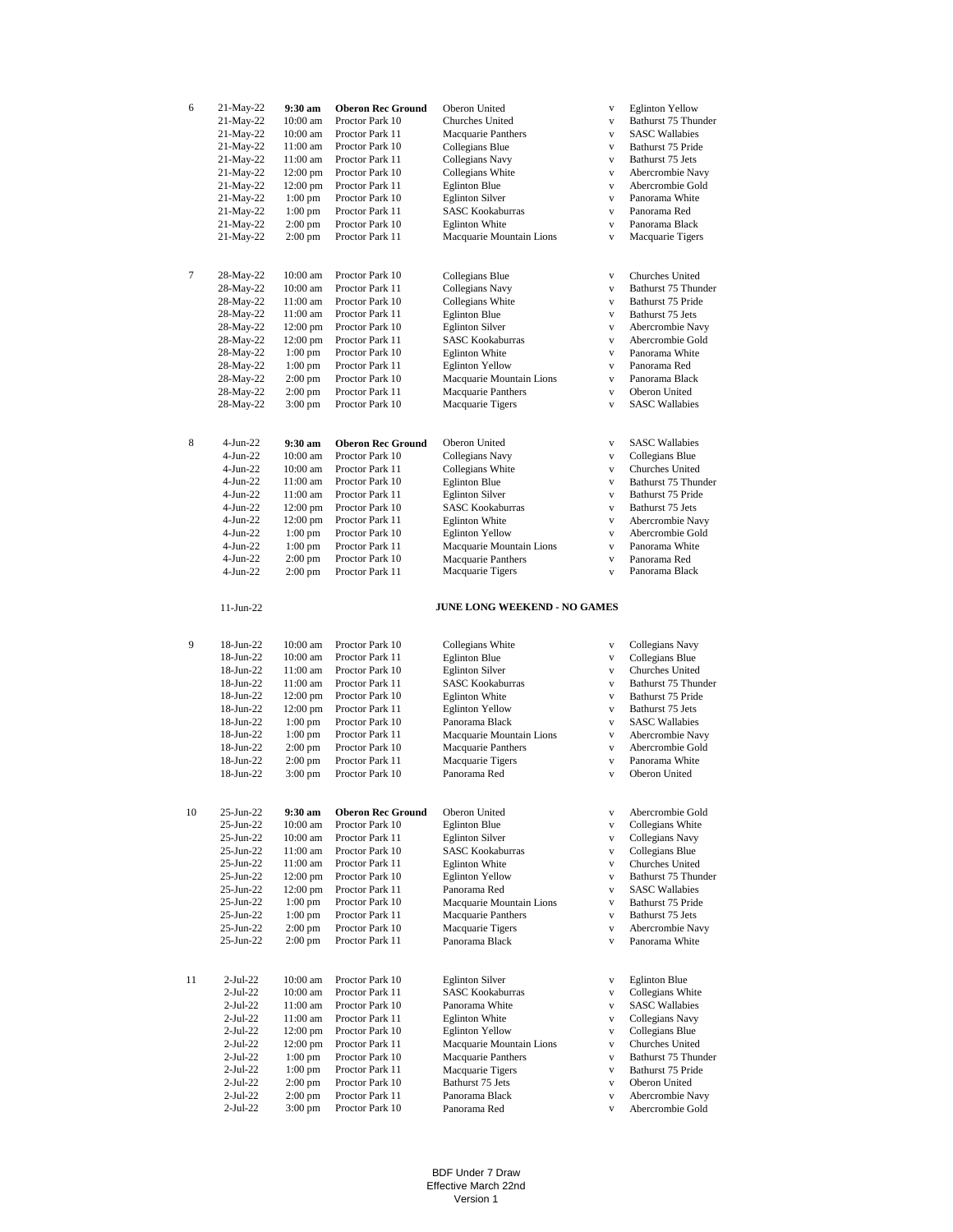## 9-Jul-22

## **ONE WEEK BREAK - SCHOOL HOLIDAYS**

| 12 | 16-Jul-22   | 9:30 am            | <b>Oberon Rec Ground</b> | Oberon United            | V            | Bathurst 75 Thunder      |
|----|-------------|--------------------|--------------------------|--------------------------|--------------|--------------------------|
|    | 16-Jul-22   | 10:00 am           | Proctor Park 10          | <b>SASC Kookaburras</b>  | V            | <b>Eglinton Silver</b>   |
|    | 16-Jul-22   | 10:00 am           | Proctor Park 11          | Abercrombie Gold         | V            | <b>SASC Wallabies</b>    |
|    | 16-Jul-22   | 11:00 am           | Proctor Park 10          | <b>Eglinton White</b>    | V            | <b>Eglinton Blue</b>     |
|    |             |                    |                          |                          |              |                          |
|    | 16-Jul-22   | 11:00 am           | Proctor Park 11          | <b>Eglinton Yellow</b>   | V            | Collegians White         |
|    | 16-Jul-22   | $12:00 \text{ pm}$ | Proctor Park 10          | Macquarie Mountain Lions | V            | Collegians Navy          |
|    | 16-Jul-22   | $12:00$ pm         | Proctor Park 11          | Macquarie Panthers       | V            | Collegians Blue          |
|    |             |                    |                          |                          |              |                          |
|    | 16-Jul-22   | $1:00$ pm          | Proctor Park 10          | Macquarie Tigers         | $\mathbf{V}$ | Churches United          |
|    | 16-Jul-22   | $1:00$ pm          | Proctor Park 11          | Panorama Black           | V            | Bathurst 75 Pride        |
|    | 16-Jul-22   | $2:00 \text{ pm}$  | Proctor Park 10          | Panorama Red             | V            | Bathurst 75 Jets         |
|    | 16-Jul-22   | $2:00 \text{ pm}$  | Proctor Park 11          | Panorama White           | V            | Abercrombie Navy         |
|    |             |                    |                          |                          |              |                          |
|    |             |                    |                          |                          |              |                          |
| 13 | 23-Jul-22   | 10:00 am           | Proctor Park 10          | <b>Eglinton White</b>    | V            | <b>SASC Kookaburras</b>  |
|    | 23-Jul-22   | 10:00 am           | Proctor Park 11          | <b>Eglinton Yellow</b>   | V            | <b>Eglinton Silver</b>   |
|    | 23-Jul-22   | 11:00 am           | Proctor Park 10          | Macquarie Mountain Lions | V            | <b>Eglinton Blue</b>     |
|    |             |                    |                          |                          |              |                          |
|    | 23-Jul-22   | 11:00 am           | Proctor Park 11          | Macquarie Panthers       | $\mathbf{V}$ | Collegians White         |
|    | 23-Jul-22   | $12:00$ pm         | Proctor Park 10          | Macquarie Tigers         | V            | Collegians Navy          |
|    | 23-Jul-22   | $12:00$ pm         | Proctor Park 11          | Collegians Blue          | V            | Oberon United            |
|    | 23-Jul-22   | $1:00$ pm          | Proctor Park 10          | Panorama Black           | $\mathbf{V}$ | Churches United          |
|    |             |                    |                          |                          |              |                          |
|    | 23-Jul-22   | $1:00$ pm          | Proctor Park 11          | Panorama Red             | $\mathbf{V}$ | Bathurst 75 Thunder      |
|    | 23-Jul-22   | $2:00$ pm          | Proctor Park 10          | Panorama White           | V            | Bathurst 75 Pride        |
|    | 23-Jul-22   | $2:00$ pm          | Proctor Park 11          | Abercrombie Gold         | V            | Bathurst 75 Jets         |
|    |             |                    |                          |                          |              |                          |
|    | 23-Jul-22   | $3:00$ pm          | Proctor Park 10          | Abercrombie Navy         | V            | <b>SASC Wallabies</b>    |
|    |             |                    |                          |                          |              |                          |
| 14 | 30-Jul-22   | 9:30 am            | <b>Oberon Rec Ground</b> | Oberon United            | V            | Collegians White         |
|    | 30-Jul-22   | 10:00 am           | Proctor Park 10          | <b>Eglinton Yellow</b>   | V            | <b>Eglinton White</b>    |
|    |             |                    |                          |                          |              |                          |
|    | 30-Jul-22   | 10:00 am           | Proctor Park 11          | Macquarie Mountain Lions | V            | <b>SASC Kookaburras</b>  |
|    | 30-Jul-22   | 11:00 am           | Proctor Park 10          | Macquarie Panthers       | V            | <b>Eglinton Silver</b>   |
|    | 30-Jul-22   | 11:00 am           | Proctor Park 11          | Macquarie Tigers         | V            | <b>Eglinton Blue</b>     |
|    | 30-Jul-22   | 12:00 pm           | Proctor Park 10          | Panorama Black           | V            |                          |
|    |             |                    |                          |                          |              | Collegians Navy          |
|    | 30-Jul-22   | $12:00$ pm         | Proctor Park 11          | Panorama Red             | $\mathbf{V}$ | Collegians Blue          |
|    | 30-Jul-22   | $1:00$ pm          | Proctor Park 10          | Panorama White           | V            | Churches United          |
|    | 30-Jul-22   | $1:00$ pm          | Proctor Park 11          | Abercrombie Gold         | V            | Bathurst 75 Thunder      |
|    |             |                    |                          |                          |              |                          |
|    | 30-Jul-22   | $2:00$ pm          | Proctor Park 10          | Abercrombie Navy         | V            | Bathurst 75 Pride        |
|    | 30-Jul-22   | $2:00$ pm          | Proctor Park 11          | Bathurst 75 Jets         | V            | <b>SASC Wallabies</b>    |
|    |             |                    |                          |                          |              |                          |
| 15 | $6$ -Aug-22 | 10:00 am           | Proctor Park 10          | Macquarie Mountain Lions | V            | <b>Eglinton Yellow</b>   |
|    | 6-Aug-22    | $10:00$ am         | Proctor Park 11          | Macquarie Panthers       | V            | <b>Eglinton White</b>    |
|    |             |                    |                          |                          |              |                          |
|    | 6-Aug-22    | 11:00 am           | Proctor Park 10          | Macquarie Tigers         | $\mathbf{V}$ | <b>SASC Kookaburras</b>  |
|    | 6-Aug-22    | 11:00 am           | Proctor Park 11          | <b>Eglinton Silver</b>   | V            | Oberon United            |
|    | 6-Aug-22    | $12:00$ pm         | Proctor Park 10          | Panorama Black           | V            | <b>Eglinton Blue</b>     |
|    |             |                    |                          |                          |              |                          |
|    | 6-Aug-22    | 12:00 pm           | Proctor Park 11          | Panorama Red             | V            | Collegians White         |
|    | 6-Aug-22    | $1:00$ pm          | Proctor Park 10          | Panorama White           | V            | Collegians Navy          |
|    | 6-Aug-22    | $1:00$ pm          | Proctor Park 11          | Bathurst 75 Pride        | V            | <b>SASC Wallabies</b>    |
|    |             |                    |                          |                          |              |                          |
|    | $6$ -Aug-22 | $2:00$ pm          | Proctor Park 10          | Abercrombie Gold         | V            | Collegians Blue          |
|    | 6-Aug-22    | $2:00$ pm          | Proctor Park 11          | Abercrombie Navy         | V            | <b>Churches United</b>   |
|    | 6-Aug-22    | $3:00$ pm          | Proctor Park 10          | Bathurst 75 Jets         | V            | Bathurst 75 Thunder      |
|    |             |                    |                          |                          |              |                          |
| 16 | 13-Aug-22   | 9:30 am            | <b>Oberon Rec Ground</b> | Oberon United            | V            | <b>Eglinton White</b>    |
|    | 13-Aug-22   | 10:00 am           | Proctor Park 10          | Macquarie Panthers       | V            | Macquarie Mountain Lions |
|    | 13-Aug-22   | 10:00 am           | Proctor Park 11          | Macquarie Tigers         | V            | <b>Eglinton Yellow</b>   |
|    | 13-Aug-22   | 11:00 am           | Proctor Park 10          | Panorama Black           | V            | <b>SASC Kookaburras</b>  |
|    |             |                    |                          | Panorama Red             |              |                          |
|    | 13-Aug-22   | 11:00 am           | Proctor Park 11          |                          | V            | <b>Eglinton Silver</b>   |
|    | 13-Aug-22   | $12:00 \text{ pm}$ | Proctor Park 10          | Panorama White           | V            | <b>Eglinton Blue</b>     |
|    | 13-Aug-22   | $12:00$ pm         | Proctor Park 11          | Bathurst 75 Thunder      | V            | <b>SASC Wallabies</b>    |
|    | 13-Aug-22   | $1:00$ pm          | Proctor Park 10          | Abercrombie Gold         | V            | Collegians White         |
|    |             |                    |                          |                          |              |                          |
|    | 13-Aug-22   | $1:00$ pm          | Proctor Park 11          | Abercrombie Navy         | V            | Collegians Navy          |
|    | 13-Aug-22   | $2:00$ pm          | Proctor Park 10          | Bathurst 75 Jets         | V            | Collegians Blue          |
|    | 13-Aug-22   | $2:00$ pm          | Proctor Park 11          | Bathurst 75 Pride        | V            | Churches United          |
|    |             |                    |                          |                          |              |                          |
| 17 | 20-Aug-22   | 10:00 am           | Proctor Park 10          | Macquarie Tigers         | V            | Macquarie Panthers       |
|    | 20-Aug-22   | 10:00 am           | Proctor Park 11          | Macquarie Mountain Lions | V            | Oberon United            |
|    | 20-Aug-22   | 11:00 am           | Proctor Park 10          | Churches United          | V            | <b>SASC Wallabies</b>    |
|    |             |                    |                          |                          |              |                          |
|    | 20-Aug-22   | 11:00 am           | Proctor Park 11          | Panorama Black           | V            | <b>Eglinton Yellow</b>   |
|    | 20-Aug-22   | $12:00$ pm         | Proctor Park 10          | Panorama Red             | V            | <b>Eglinton White</b>    |
|    | 20-Aug-22   | 12:00 pm           | Proctor Park 11          | Panorama White           | V            | <b>SASC Kookaburras</b>  |
|    | 20-Aug-22   | $1:00$ pm          | Proctor Park 10          | Abercrombie Gold         |              | <b>Eglinton Silver</b>   |
|    |             |                    |                          |                          | V            |                          |
|    | 20-Aug-22   | $1:00$ pm          | Proctor Park 11          | Abercrombie Navy         | V            | <b>Eglinton Blue</b>     |
|    | 20-Aug-22   | $2:00$ pm          | Proctor Park 10          | Bathurst 75 Jets         | V            | Collegians White         |
|    | 20-Aug-22   | $2:00$ pm          | Proctor Park 11          | Bathurst 75 Pride        | V            | Collegians Navy          |
|    |             |                    |                          |                          |              |                          |
|    | 20-Aug-22   | $3:00 \text{ pm}$  | Proctor Park 10          | Bathurst 75 Thunder      | V            | Collegians Blue          |